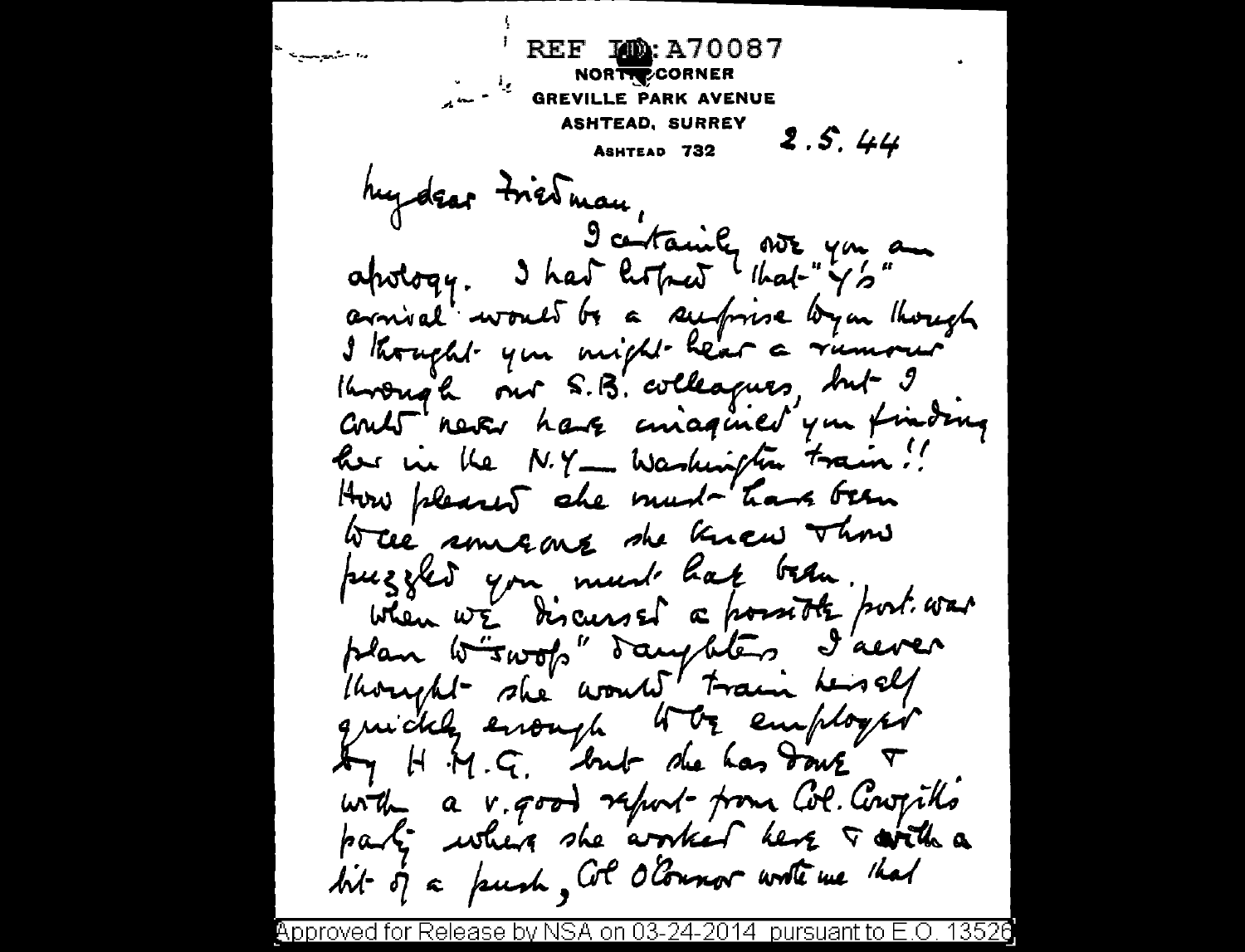REF  $\sum_{n=1}^{\infty}$ : A70087 he neered a stanographer + Tfored Wake be. I was rung pleased wident, though<br>weaky half my life resment was with her across the water, that she should where it was needed vicaning how which is the world out of London. Post war plans have to work the interne but I shall welcome the unexpedent septer pyour toughter in Londin of ohier showith think of embarbana an a similar adventure So also used Earnshaw Smith who we also so unforsaged. You will be rowing to hear of Captain Baudouin's traje death in an air crash where flying withgiers. That them in closer touch with him work recently a attended his (French) funeal with generice grief.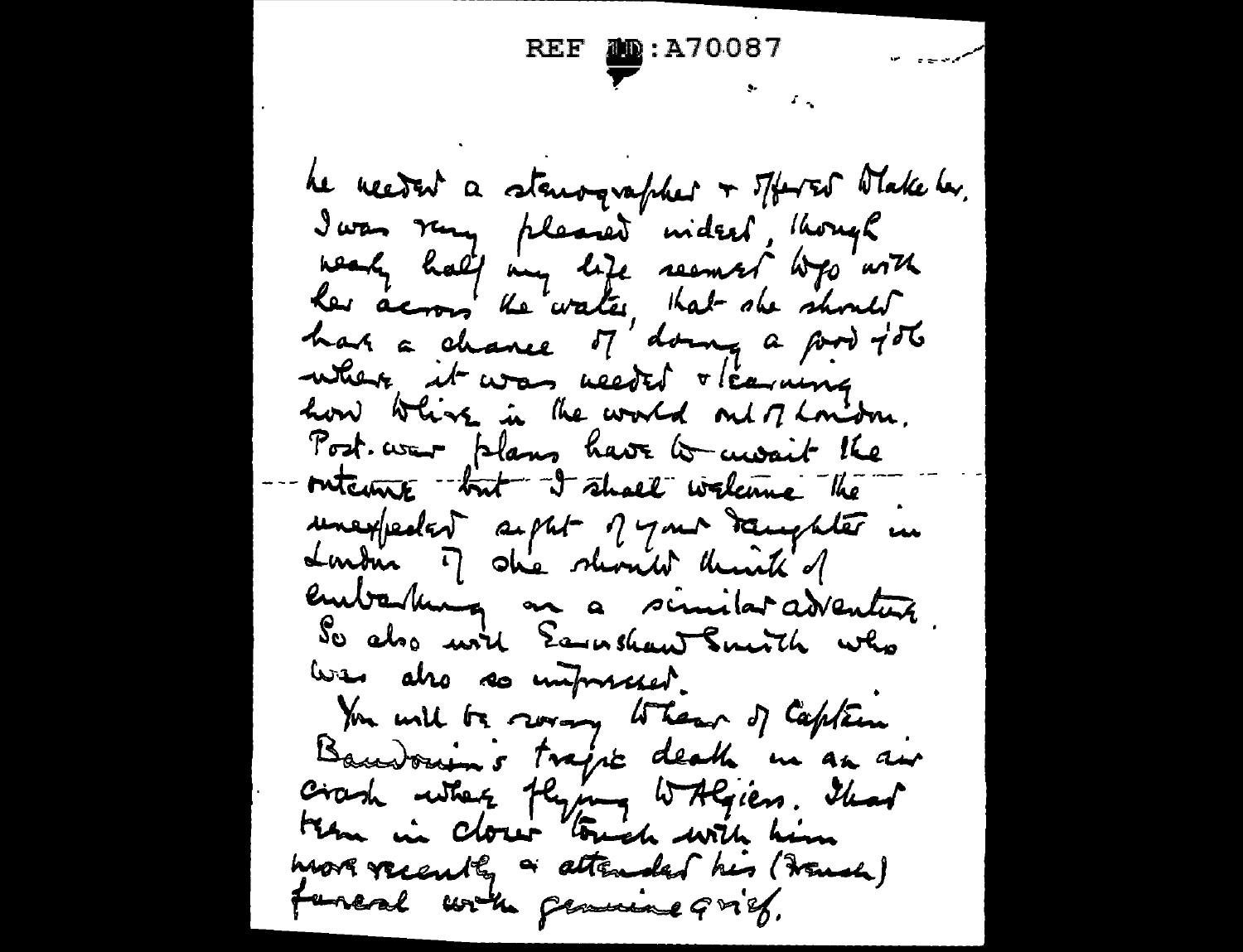**REW ID: A70087** NOR SI CORNER  $\mathcal{L}$ **GREVILLE PARK AVENUE** ASHTEAD, SURREY ASHTEAD 732 this execution till the they those it reproduce a few copies of his book + han offered me out or two. If Filly was unable to get out for you while I failed a you shill iwant a copy I will certainly one for you. I have met you new officer Captain Fries alrady reveral times. He is very Keen interst 4 is gradually seeing all our metions though I wasness him that he ment - to patient with no in the immediate proceed. He is very untentanding & tegget for a job into which the circles fait his teach. found him one + I think he is quite kappy with it of I expect where him a fair this wisk looking for more,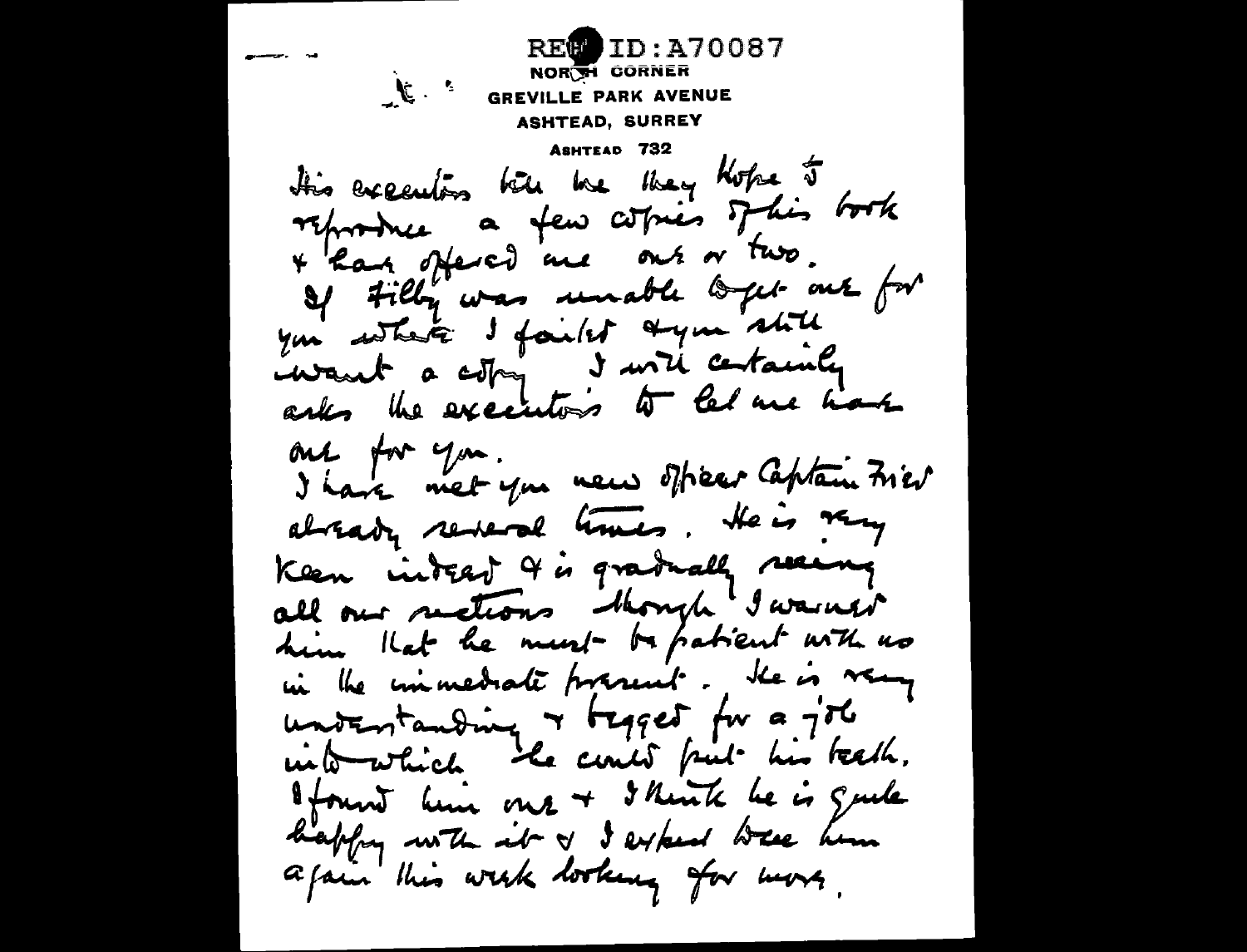REF **10**: A70087 That 3 days of with my same last work at the end of his howby. He knocked my head off in me poel match (5 + 4! ! ) "but even with that tony discredit a don't propose topur the jame up. Jean still. m the tennes for him smelling  $\mathcal{C}_{\mathsf{root}}$ . Please put my presting togan wife. I Know they would hat you will both te kind wong young daughter. I am told she will have work ray hard in her office 5 I trust she can stand up. When was himpon Diemmer. Jouly Know that she made a food, top out, met- you in the train \*t landed warrik twill live in a hostal with Bonton WRNS and Jam such the should be hably in warkington as I was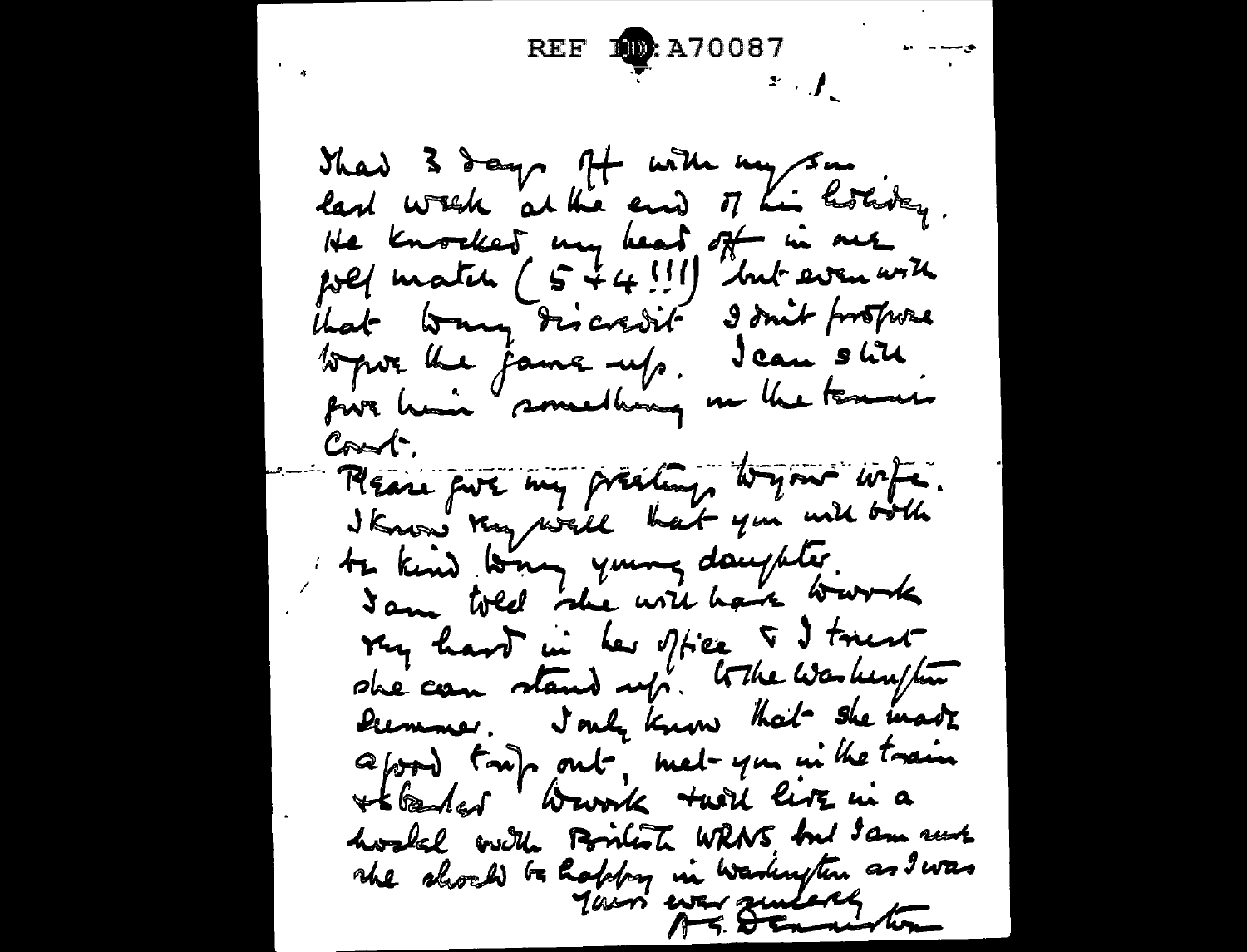# REF ID:A20087 **Add**

6 June 1944.

 $\mathbf{D}_{\boldsymbol{c}\boldsymbol{n}\boldsymbol{n}\boldsymbol{\kappa}}$ ton



ंप

Almost a month has flown by since your last letter and I hasten to repl7.

Someday  $I$  hope to tell you some of the details of  $m$ encountering "Y" on the train that day and how confused I was by finding her surrounded by a bevy of young women who were being taken into the Marine Corps. However, once her identification was properly made, I lost no time in joining her and in helping her meet Miss Chaplin at the station.

We have seen the young lady a couple of times and shortly she is to be our weekend guest. I think she has demonstrated an ability to take good care of herself and apparently needs no special looking-after. It would have been nice to "exchange daughters", but "Y" got the jump on Barbara who will not be ready to graduate until a year from now. At that time, however, we will review the position.

I am indeed sorry to learn of the tragic death of Captain Baudouin. I note your courteens offer to ask the executors of his estate to let you have a copy of a reprint of his book on my behalf. While I would be most happy to have a second copy nevertheless the fact that I have one provided through your courtesy, I believe, and our Station library does not have a copy, I am sure that a second copy for our library would be most welcome.

We all think very highly of Captain Fried and I am, therefore, very glad to learn of your regard for him. He is keen, quick, and a thorough workman. The reports which he is sending are excellent and much appreciated. I am sure that as time goes on you and your associates will f'ind him more and more likabke: Also, he is an excellent golfer if you do not already know 1t. and I think he bas been looking forward to doing a bit of golfing.

Despite the fact that your young man has demonstrated his superiority over you in golf, I imagine that you were not too displeased over his progress in that wicked game. As for<br>tennis, I have completely given that up and I am wondering how tennis, I have completely given that up and I am wondering how you are able to keep it up. Don't you think that iskpretty violent, especially the sort of play I watched you perform.

In a recent letter from Filby I learn with considerable distress that Patricia Bartley has not made a sufficient recovery to rejoin the show that she had anticipated. I wrote her a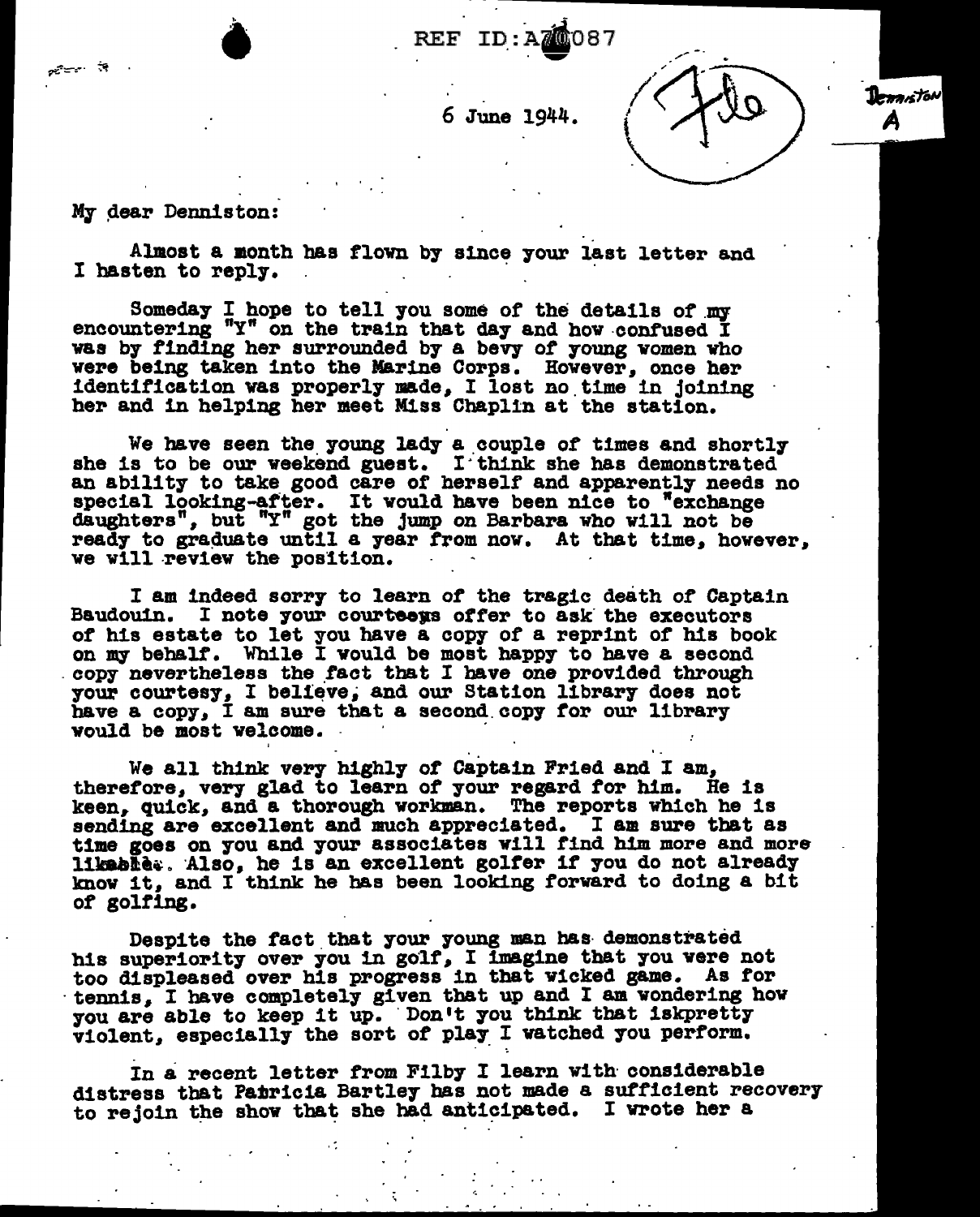REF ID:A70087

letter some weeks ago which may not have reached her, but in it I asked her to let me have her brother's name and address so that ve might be able to entertain him should be come to Washington. I hope tbat Patricia is better by this time.

Things are moving along here at an even pace and good work is being done. What is the latest word about a second visit from you.

With cordial greetings to Mrs. Denniston, yourself, and all your associates, I am.

 $-2-$ 

Sincerely yours,

William F. Friedman.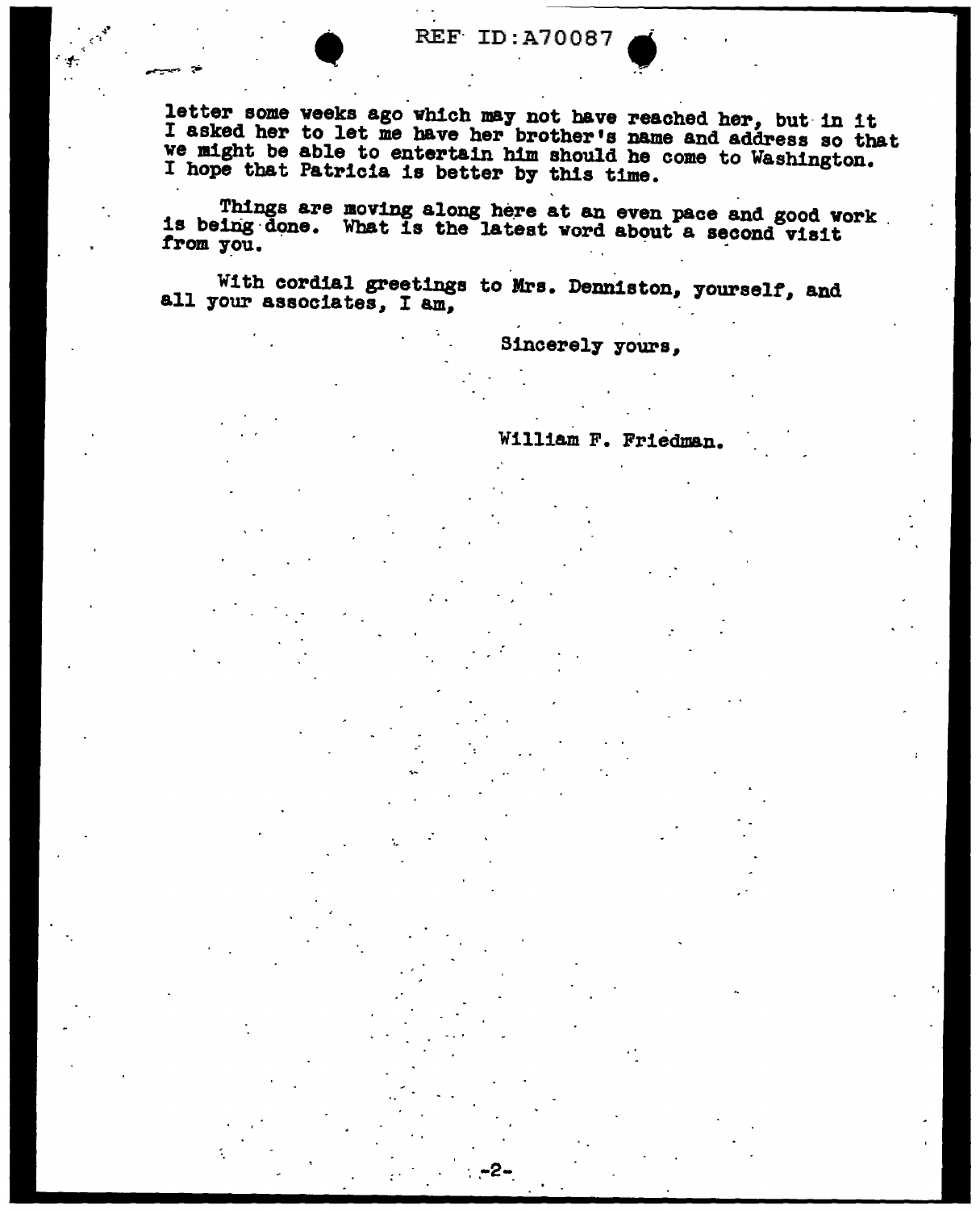REF ID: A70087

5 Auguat 1944.

.•'

My dear Denniston:

Many thanks for your letter of 20 July. It was very good to hear from you and especially to know how much you enjoyed Rowlett's visit. I wish we could have more frequent personal contacts as I am a great believer in the value thereof.

I am so glad that the three golf balls finally were turned over to you after their long transit, and that you find them useful. My own golf has improved and I would like to have another round with you here some time soon.

I hear that we are going to have some visitors from your direction some time next month and I am looking forward to reunion. Is there any possibility of your being along? It would be so nice to see you.

With regard to a book by Laurence Dwight Smith, you say that it is now in publication, but a book by the same man sad under the same title was published last year and I received a copy from the publishers at the time of its issue. Naturally, the pub-<br>lisher wanted some comment but I merely acknowledged receipt with thanks. Smith was a Military Intelligence Reserve office a number *ot* years ago and to the beat *ot* 111.J' knowledge he bad no direct contact with cryptographic work at any time. He may have had some  $\frac{1}{10}$  for  $\frac{1}{10}$  and  $\frac{1}{10}$  for  $\frac{1}{10}$  have vhat it was. I very indirect contact, but if so I do not know what it was. I thought his book was rather purile and of no consequence. I do not thought his book was rather purile and of no consequence. recall that I even took the trouble to read it carefully. If you vish me to get a copy for your use, please advise me and I shall be happy to do so. On the other hand, if you wish to obtain one from lecal sources, the name of the publisher is W. W. Norton & Company, Inc., New York City.

In looking up the foregoing information, I found a note by<br>Geoffrey Stevens written after I had loaned him my copy for perusal. It says: "It occurs to me that one might make quite a lot of money by writing this sort of drivel slightly differently about once every six months under a different nemete plume!"

Both Mrs. Friedman and I are very happy to be able to have - . Both Mrs. Friedman and I are very happy to be able to have  $\mathbf x$  spend some time with us because she is such a nice young lady. We have tried tvo or three times to have her with us on other  $\alpha$ dasions but, unfortunately, kanto previous commitments on her part. She seems to be popular. We expect to see her soon again.

Please give my very cordial greetings to Mrs. Denniston and to all my many friends at Berkeley Street.

S1ncerel7,

#### William P. Friedman.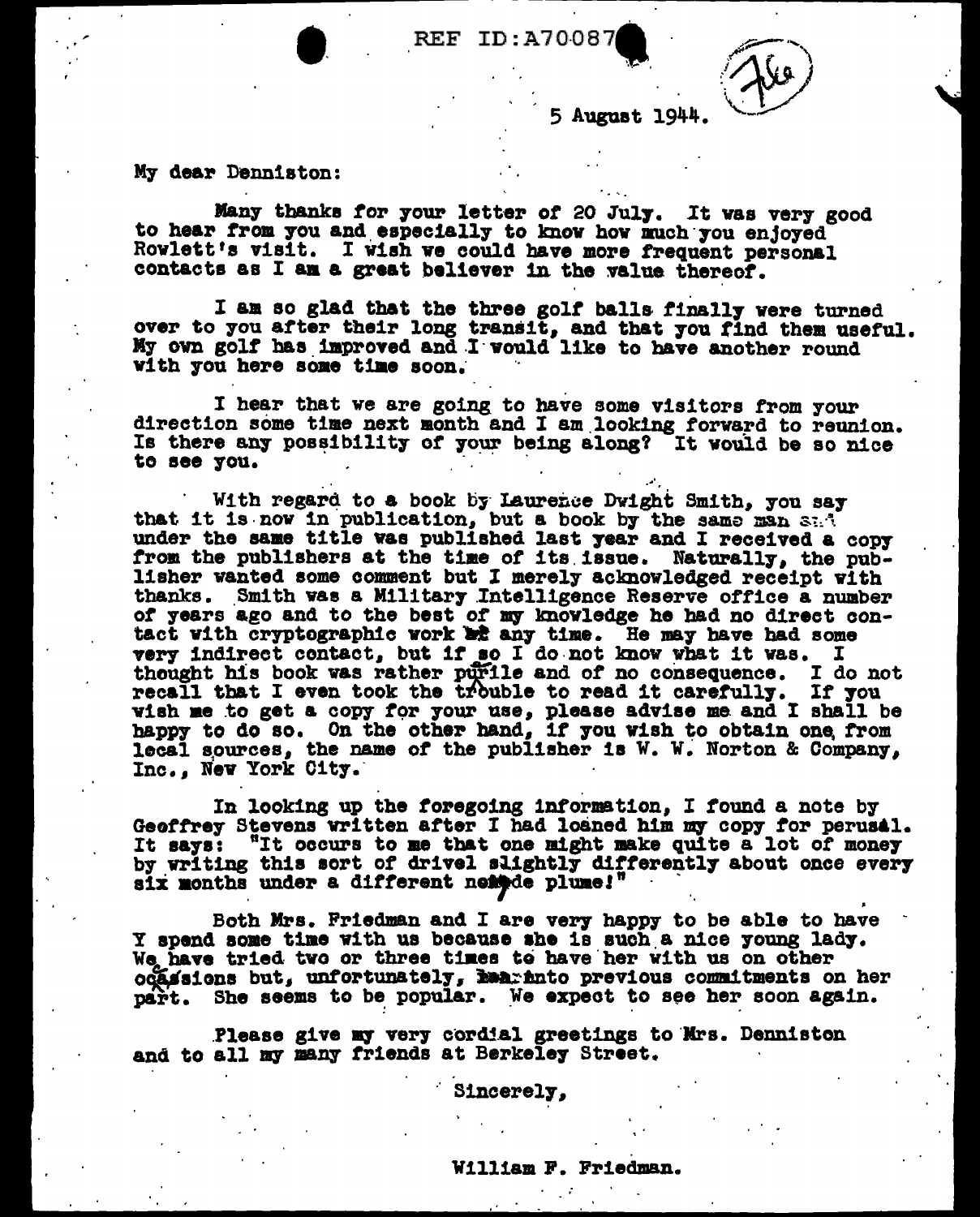**REF ID: A70087** 

September  $26.1945$ 

My dear Denniston:

This is just a short note to tell you that I got back home safely about two weeks ago after a rather long and somewhat tedious, but not unpleasant, air journey. I also want to say how much I regret not having been able to visit with you. I had indeed looked forward to spending a day at North Corner and chatting with you and Mrs. Denniston, but my situation was such that I had to hurry back. Also, I might say that I had caught a rather bad cold in Frankfurt and was feeling in no shape to play golf, having, I believe, a fair amount of fever at the time.

I have your very nice letter of last June before me and shall treasure it greatly. I hope that you are finding your new work a source of pleasure and inspiration, for I know that you have a way with you that should appeal to the young men whom you are going to instruct.

I hope that you found Y in good health and not too badly shaken by the unfortunate death of her friend. We were sorry not to have been able to do more for her during the course of her rtay, but what time we did have with her endeared her to us. She is indeed a very nice young woman.

Barbara has gone back to finish her senior year at Radcliffe. After that she may go abroad, and if the should go to England for further study we shall be only to happy to avail ourselves of your very courtsous offer to keep an eye out for her.

With very best regards, I am,

Most sincerely yours,

Commander A. G. Denniston North Corner Ashtead, Surray England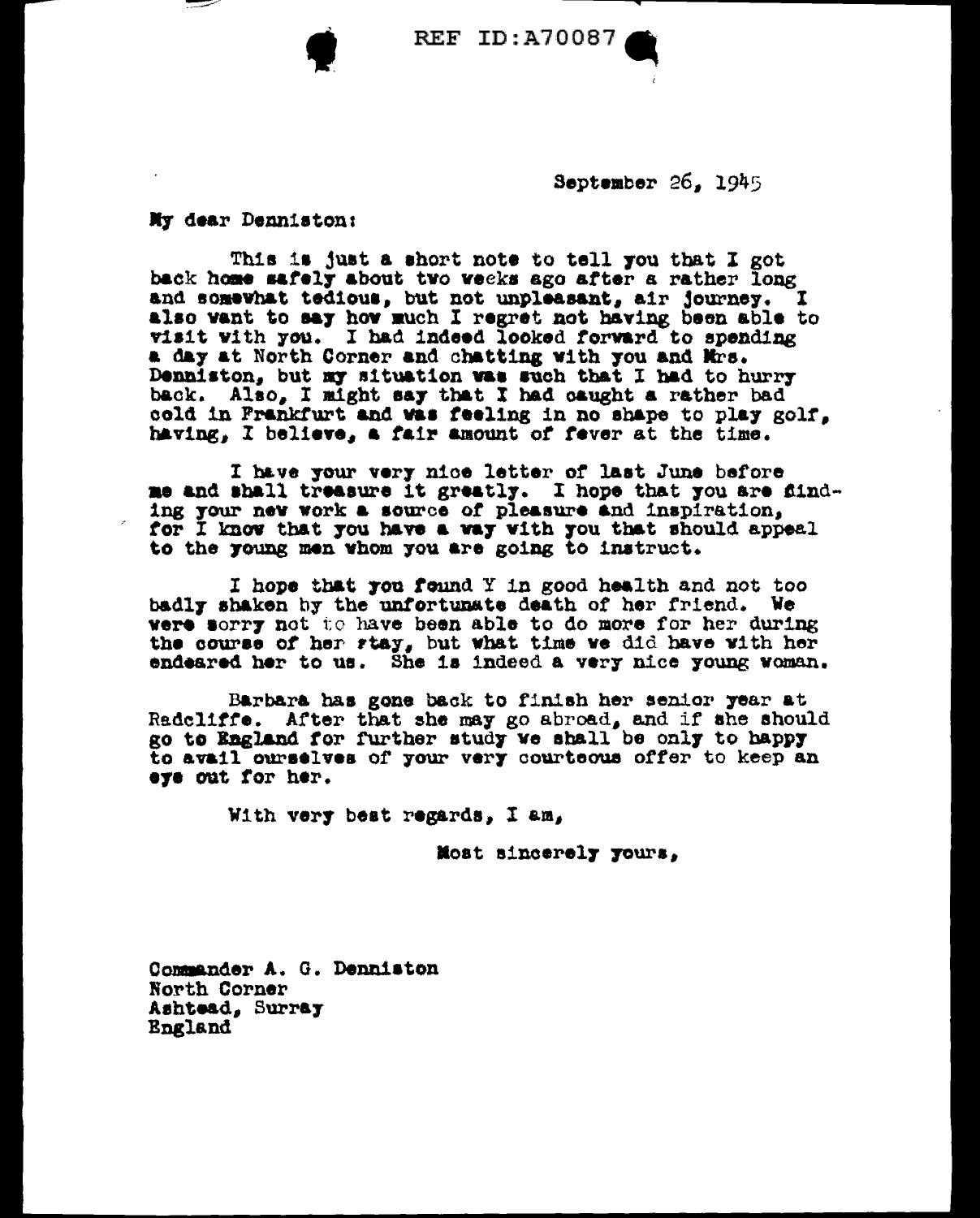

16 April 1942

Colonel Friedman, War Department, ~"iashington

My Dear Colonel.

Commander Denniston has sent me your letter of March 20.

I am very glad that you found something of interest in reading my "Elements of Cryptography," and I wish to express to you my sincere thanks for the laudatory compliments which you have been kind enough to give me.

I see no objectim to :the translatim of *nw* book into English and to its being published in an editim not to be sold to the public of 1000 copies, the use of which, as your letter points out, would be reserved to the Cryptographic Services of the War Department.

The following are the principles upon which, in my opinion, we could consider this publication.

(a) the authorization for the printing would be limited to 1000 copies (or any other number which you deem desirable) intended for use within the War Department. My rights to any subsequent publication of this translation intended for the public would remain distinctly reserved.

(b) as author's royalties, the war "epartment would allow me for each copy an amount equivalent to about  $10\%$  of the price which this copy would bring if it were published in the usual way. I have only a vague idea of what this sale price in America would be. I place the matter with confidence entirely in your hands to decide on this point.

(c) the name of the author would appear on each copy only as "Capitaine BAUDOUlN," with no other mention.

(d) concerning the work o£ the translation itself: either the translation would be made in America under your supervision, in which case it appears to me fair that the expenses involved in the translation should be deducted from the author's royalties; or the translation would be made in England.

I am personally inclined towards this solution. In order to preserve its pedagogical value, it seems to me that the translation of the work should not be confined to the text alone but should extend also to the examples of decipherment, which are:an:illustration of the text and a concrete application of the principles and methods which are explained there. That is, it would be advisable to take out the examples which appear in the French edition and substitute for them other examples in English, chosen so as to be adapted to the translation of the text. A work of this sort requires the direct collaboration of the author and translator.

Commander DENNISTON, with whom I talked about this matter and who is likewise interested in it, will undoubtedly tell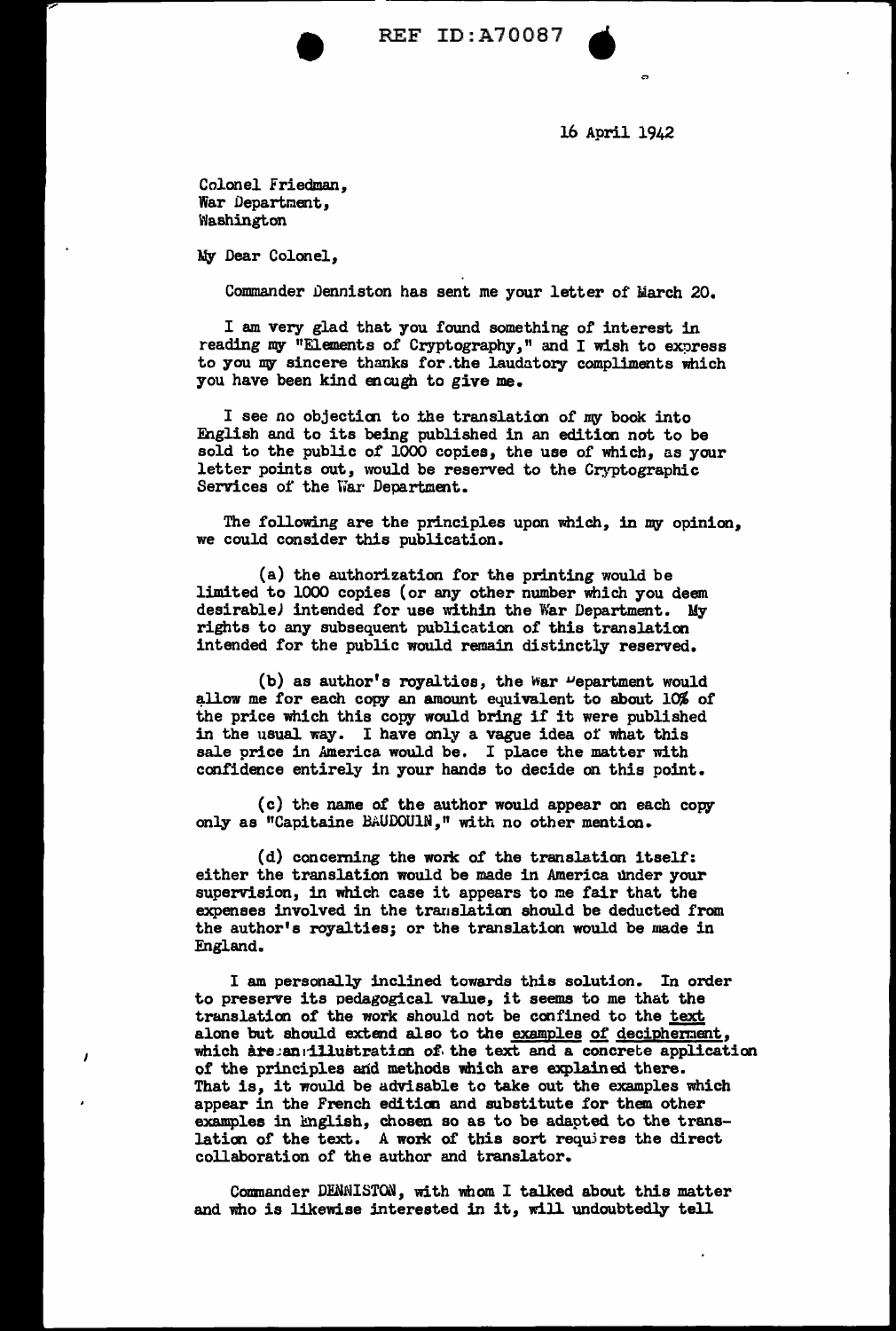

tell you himself' how he thinks the plan can be carried out. In any event, it seems to me that we must count on a period of about two months to make a good job of it.

I might add that if certain passages in the book which are of interest only from the point of view of speculative study (the revolving circular grills, for example) should be omitted in your opinion, I shall not let my pride as an author stand in the way. The essential thing is that this translation should be a useful working tool for the Englishspeaking beginner.

Again expressing my thanks, I beg you to accept the expression of my most respectful and faithful sentiments.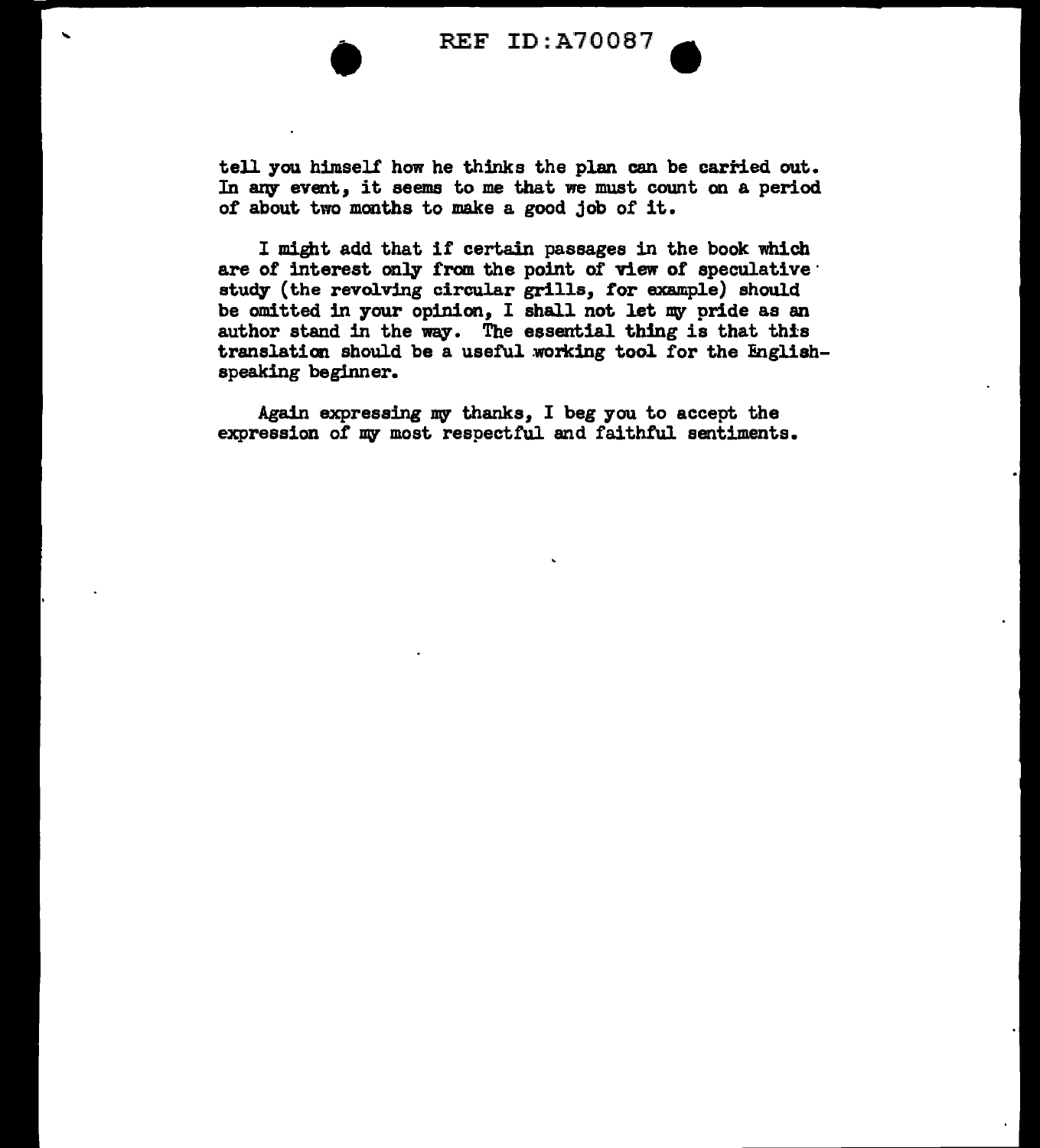**• REF ID:A70087 •** 

16 Avril 1942

### Colonel F R I E D M A N

#### WAR DEPARTMENT

#### WASHINGTON.

Mon Colonel.

Le Commander DENNISTON m•a transmis votre lettre du 20 Mars.

Je suis très heureux que vous ayiez trouvé quelque interet a la lecture de mes "Elements de Cryptographie" et je vous remercie tres vivement des appreciations elogieuses que vous voulez bien m'en exprimer.

Je ne vois aucune objection a ce que mon livre soit traduit en langue anglaise et qu'il en soit imprimé une edition "hors vente" de 1000 exemplaires,dont,comme 1 <sup>1</sup>1ndique votre lettre, <sup>1</sup> <sup>1</sup>usage serait reserve aux Services Cryptographiques du War Department.

Voici sur quelles bases, a mon sens, nous pourrions envisager cette publication.

a/ 1 <sup>1</sup>autorisation d'imprimer serait limitee aux 1000 exemplaires (ou tout autre mombre que vous jugerez bon) destinés aux besoins interieurs du War Department,mes droits a toute publication ultérieure de cette traduction dans le grand public restant expressement reservés.

b/ à titre de droits d'auteur il me serait alloue sur chaque exemplaire, par le War Department, un montant d'environ 10  $%$  du prix auquel serait mis en vente cet exemplaire s'il etait edite en librairie.Je n'ai qu'une idee assez vague de ce que pourrait être ce prix de vente en Amerique.Je m'en remets donc entierement a vous, de toute confiance, pour preciser ce point.

*of* le nom de l'auteur figurerait sur chaque exemplaire sous la seule forme " Capitaine BAUDOUIN " sans autre mention.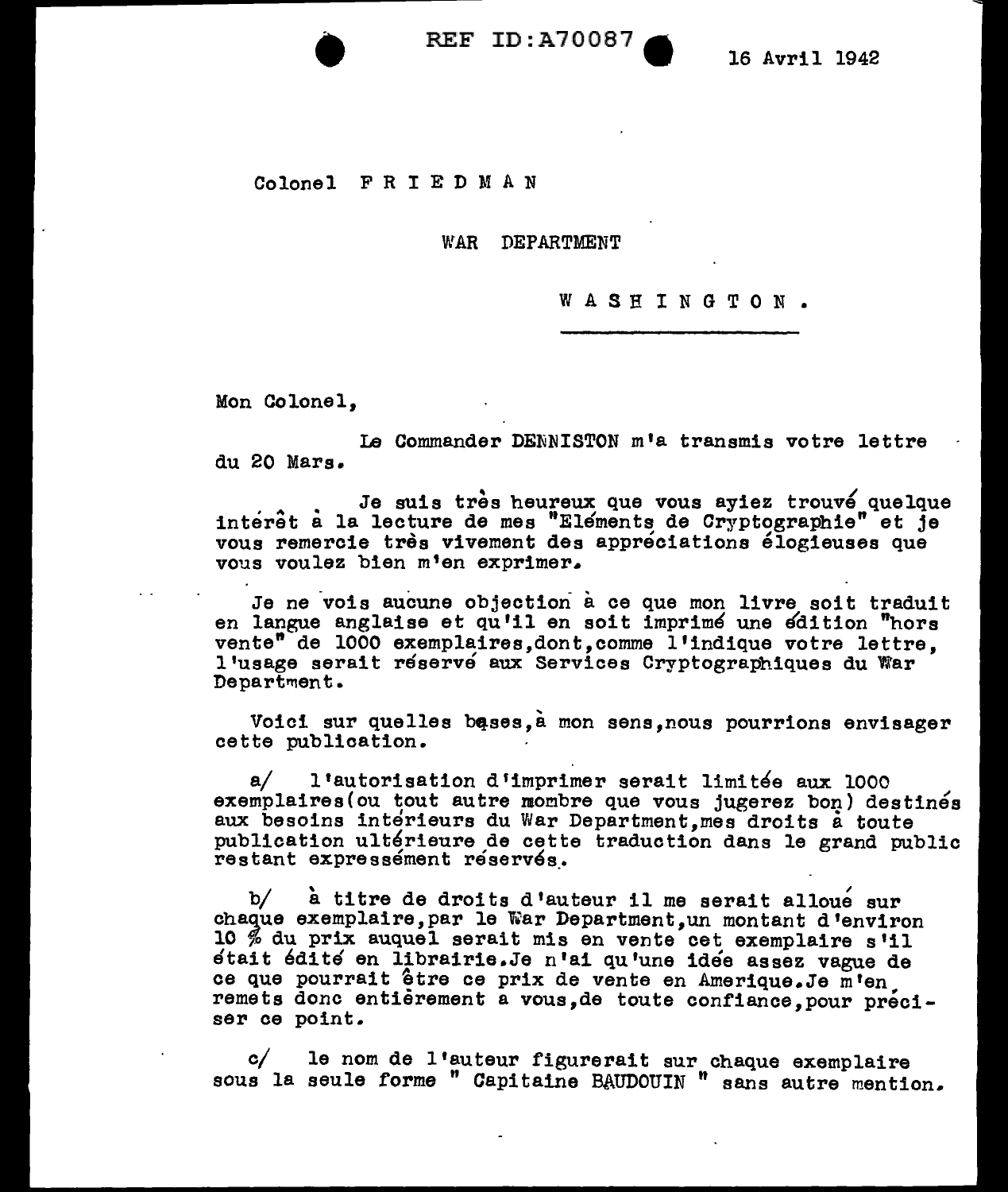REF ID:A70087<br>ce qui concerne le travail de traduction proprement d/ en ce qui concerne le travail de traduction proprement dit :

- ou bien cette traduction serait effectuee en Amerique sous votre contróle;et dans ce cas il m'apparait equitable que les frais que pourrait entrainer cette traduction viennent en deduction des sommes qui me seraient allouees a titre de droits déauteur

- ou bien cette traduction serait effectuse en Angleterre

Je pencherais personnellememt pour cette solution. En effet, la traduction de l'ouvrage, pour conserver toute sa valeur pédagogique,ne peut, à mon avis, se limiter au texte seul. mais doit porter egalement sur les exemples de decryptement qui sont une illustration de ce texte et une application concrète des principes et des méthodes qui s'y trouvent exposés. C'est dire qu'il y aurait lieu de reprendre tous les examples qui figurent dans l'édition francaise, et de leur substituer d'autres examples en langue anglaise,choisis en vue de s'adapter à la traduction du texte.Or un travail de ce genre exige la collaboration directe de l'auteur et du traducteur.

Le Commander DENhISTON avec lequel je me suis entretenu de ce projet, et qui s'y interesse egalement, vous dira sans doute lui-meme comment il envisage sa réalisation.En tout état de cause 11 me semble qu'il faille compter sur un delai de deux mois environ pour mener cette tache a bien.

J'ajoute que si certains passages du livre qui n'offrent<br>qu'un intérêt d'étude speculative (les grilles circulaires tournantes, par exemple) vous semblent devoir être supprimes je n'y mettrai aucun amour-propre d'auteur. L'éessentiel est que cette traduction soit un instrument de travail utile pour le debutant de langue anglaise.

En vous renouvelant mes remerciements, je vous prie, mon Colonel, de croire a l'expression de mes sentiments tres respectueusement devoues.

Athanwould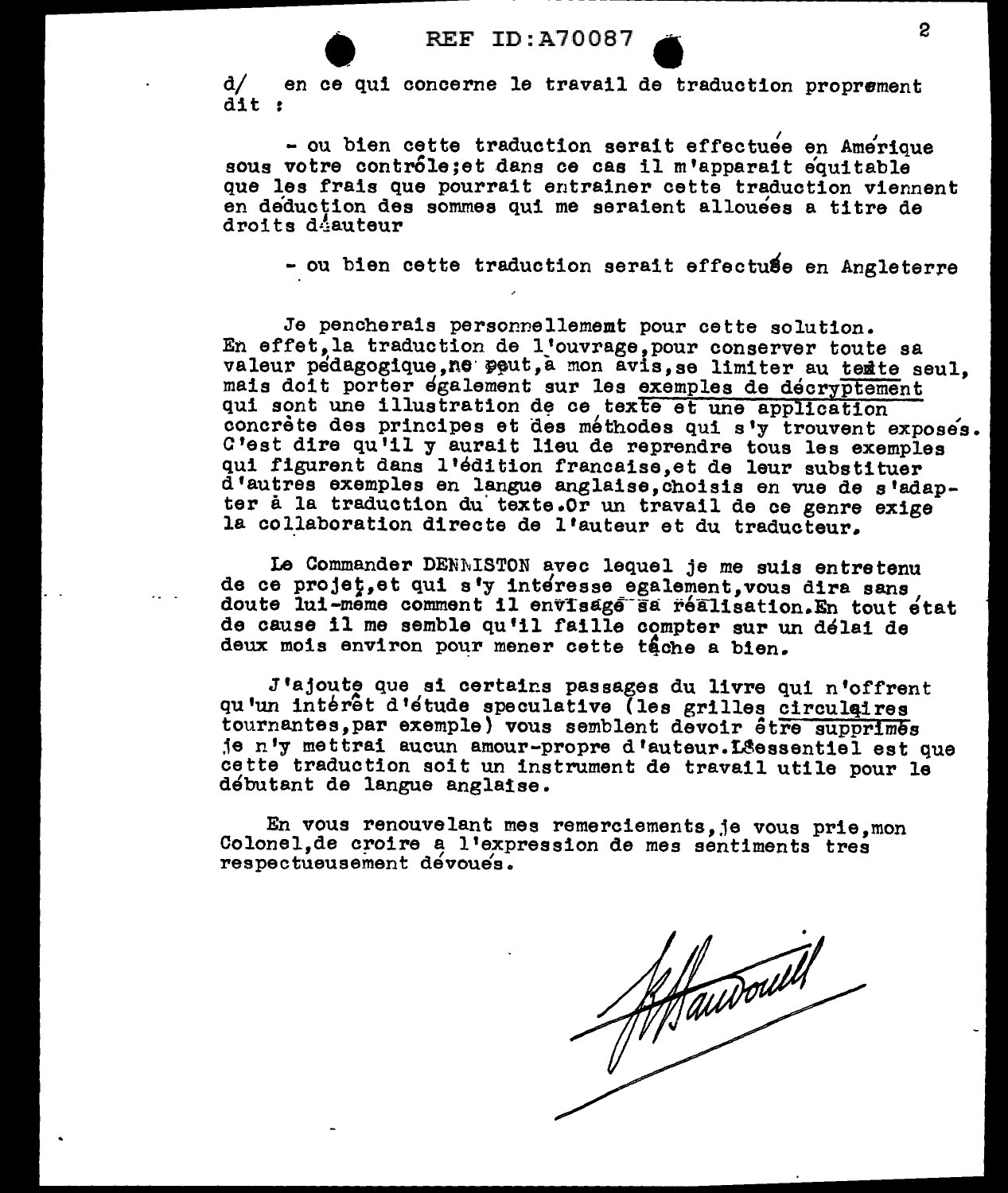**REF ID: A70087** 



Room 47. Foreign Office.

22nd April, 1942.

## My dear **Wiedman**.

I enclose a personal letter from Baudouin to you in which he discusses your proposal to translate his book.

He is naturally very gratified that his "child"<br>should be so appreciated by you. One thing he feels<br>strongly is that the examples, which were created<br>for French purposes, should be redrafted for an<br>Ebglish edition.

As you know he has been retained in England and has a considerable amount of spare time. He has therefore conceived the idea that he and a French colleague might do the translution and redraft<br>the examples, submitting his work to one of our<br>people who knows French and the subject matter. This This will ensure that the translation of the author of the author will be checked and will read as English.

He would be very glad to know which method<br>of producing the translation seems preferable to you. In an translation. In any case he will probably now begin on his

It is possible that you are arranging to do<br>likewise. If that is so, a third larty could act<br>as reader and produce a final toxt for the printer.

Yours letter since

Colonel Friedman, War Department, WASHINGTON.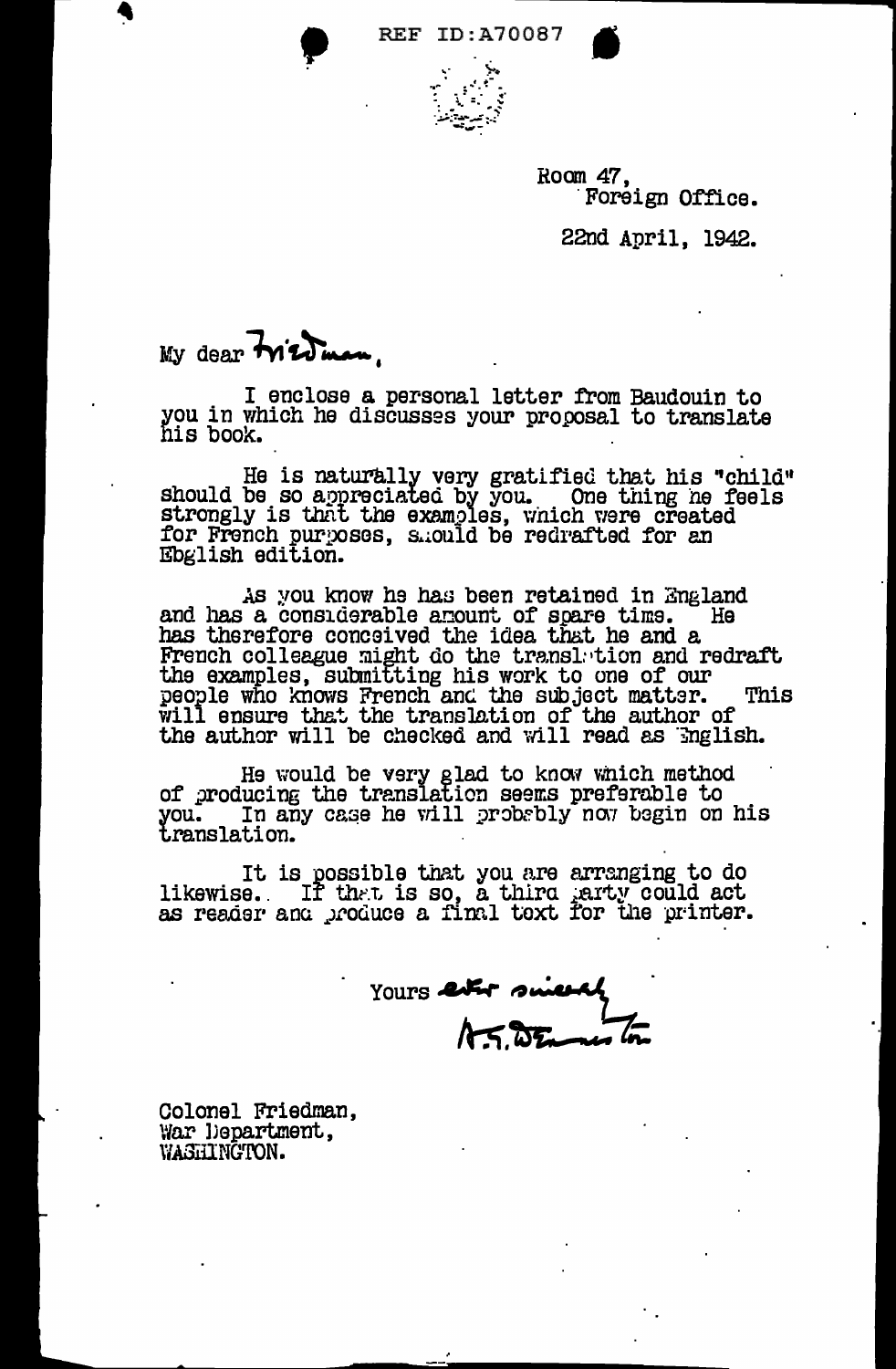• REF ID:A70087.

June 11, 1942

Captain Roger Baudouin c/o Coadr. A. *a.* Denniston Foreign Office Building, Room 47 London, Ingland

My dear Captain Baudouin:

J.

Penait me first to thank you for your very cordial letter of April 16th, forwarded to me by Comdr. Denniston.

I have given very careful thought to the project which I mentioned to you in my letter of March 20th, and to the principles upon which, in your opinion, the publication of the translation of your book should be oonsidered. It is with much regret that I find that the authorization of the payment of a small royalty on each of the thousand copies which I proposed to print would be attended with so many difficulties and so much "red tape" that I have come to the concluaion that it would be better to abandon further thought along these lines.

The foregoing is the principal consideration which leads me to the decision not to print the translation here; the other provisions which you set forth could easily be met. I note that you say it appears fair to you that the expenses involved in the translation should be deducted from the author's royal ties in case our translation would be printed here. In view of the fact that our translation was made by official personnel in their spare time, the expense involved therein could hardly be accurately estimated. However, I should say if an estimate where made, it would probably come to about what the royalty would be if your figure of ten percent of the sale price per copy were used as a basis. However, all this is beside the point now, for as indicated above, I think it would be best for us not to print our translation but to await the publication of a translation which you have proposed. If you can find a publisher in England or in America, I know we would be glad to purchase a number of copies for our school and library.

Your proposal to extend the translation also to the examples is probably a good one but I may say that we have, in the past, not felt this to be necessary in the case of the other translations. The amount of work involved in changing the examples is very con-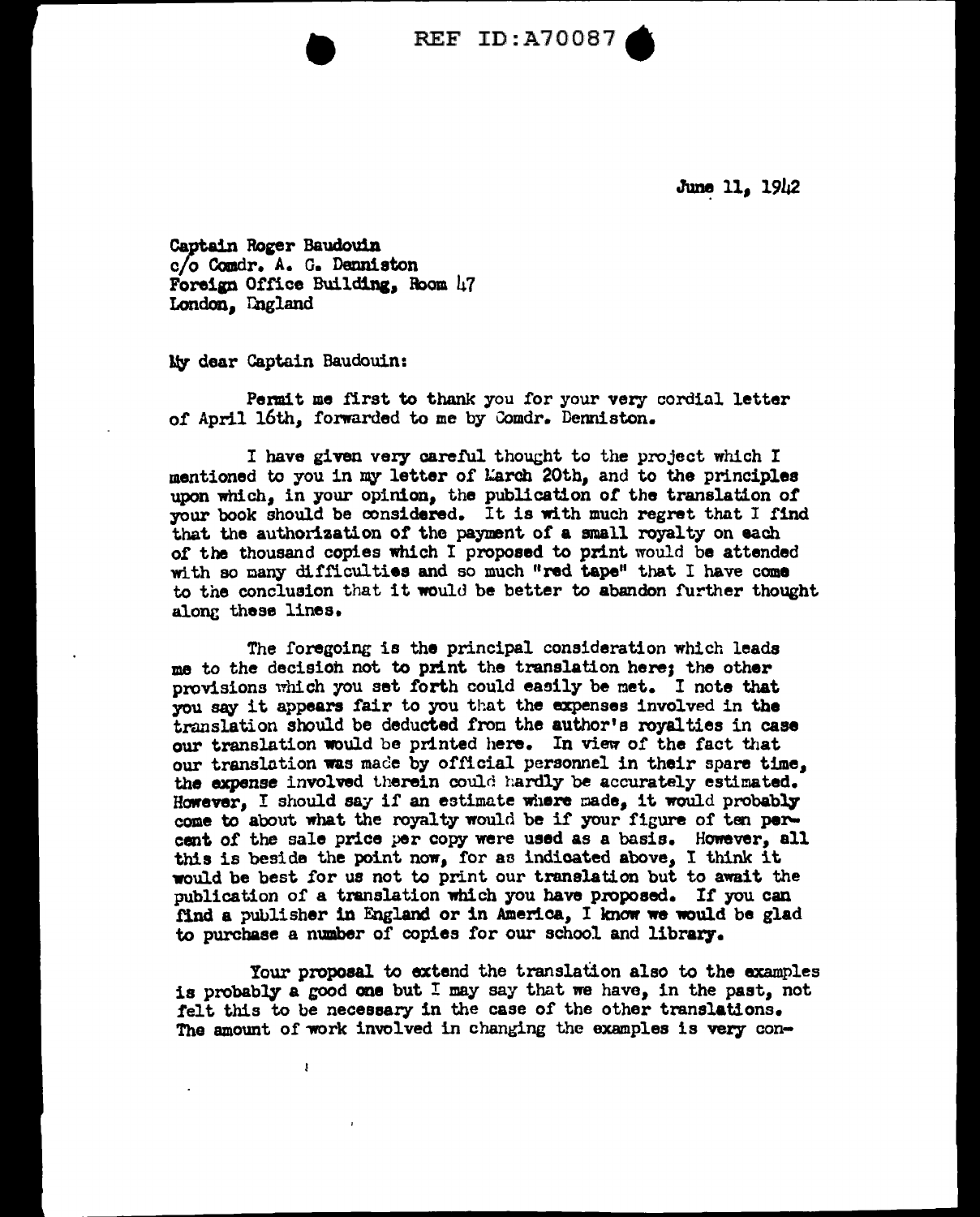

**REF ID:A70087** 



June 11, 1942 Captain Baudouin

siderable and quite often involves much more than changing a few letters. You are perfectly correct when you say that a work of this sort should require the direct collaboration of the author and the translator, whereas, if the translation did not extend to the examples, such direct collaboration, while desirable is not essential.

I hope that my decision will not come as a disappointment to you. I trust that you will proceed with your own translation and actually find a publisher who would be willing to print it. Thanking you most sincerely for your consideration and reciprocating your cordial sentiments, I am,

Faithfully yours,

William F. Friedman Head Cryptanalyst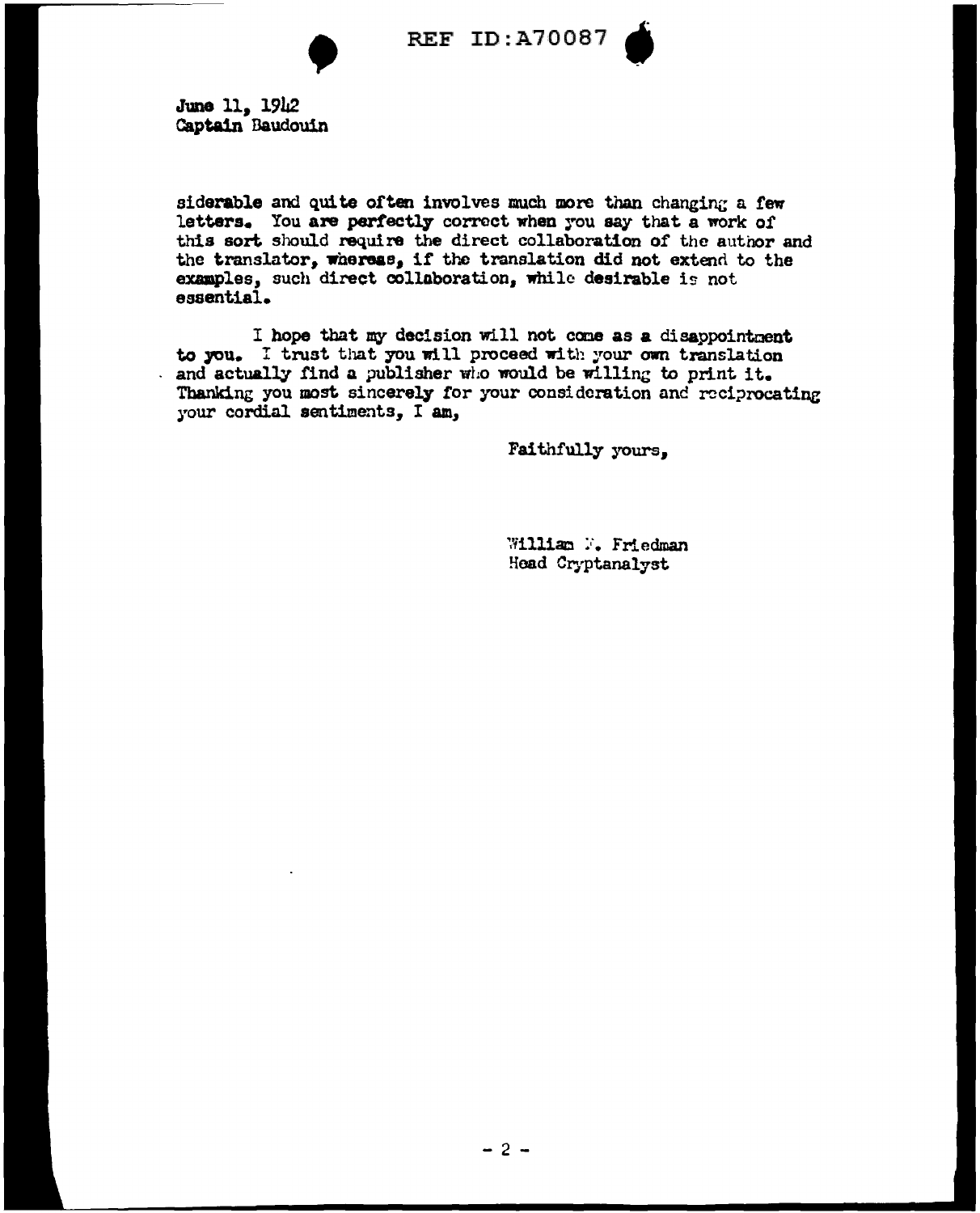

Dear Denniston:

زير

As the date of your retirement from active service approaches, I want to tell you how much I personally have enjoyed our friendship and how highly I regard the cordial relationship which existed between us from 1941 to the present moment.

Words are often poor things to express the deep feelings one has at times like these, but I do want you to know that there are many of us here who realize the exceptionally. valuable contribution which you made toward bringing the war in Europe to a successful conclusion. This added to what you did in the last war makes a target for those who will follow you to shoot at, and it will take some very good shooting to come near it.

I must ask your forgiveness for my failure even to acknowledge receipt of your very nice letter of last December. conveying your Christmas Greetings to us. I can only plead guilty of mislaying it under a pile of stuff in my basket.<br>Life has been very hectic for me because I have a finger in practically every pie on the premises and in some off the premises. I try to do too much--that's my weakness.

I saw Y last week at the Corderman's and took her home. She seems to be in high spirits and in excellent health. She apparently wants to stay over here for some time yet, but I have heard that you are rather anxious to have her come back. I can readily understand that you are getting a bit lonesome for her. but at the same time this experience abroad will be quite useful to her. You yourself said something to that effect in your last letter to me.

Have you any idea of coming to the United States after a bit? I understand that you are thinking of becoming associated with one of the schools around London and continuing to: carry on in a more or less active manner as a pedagog. This would have some advantages, but I wonder if a nice long rest wouldn't be advisable before undertaking further active work. If you should come to America, I here and now extend a most cordial invitation to be our guest wherever we may be.  $\mathbf{I}$ shall want to play golf with you--and try to do better than last time.

With very best regards to Mrs. Deniston and warmest greetings to you, I am,

Most Sincerely,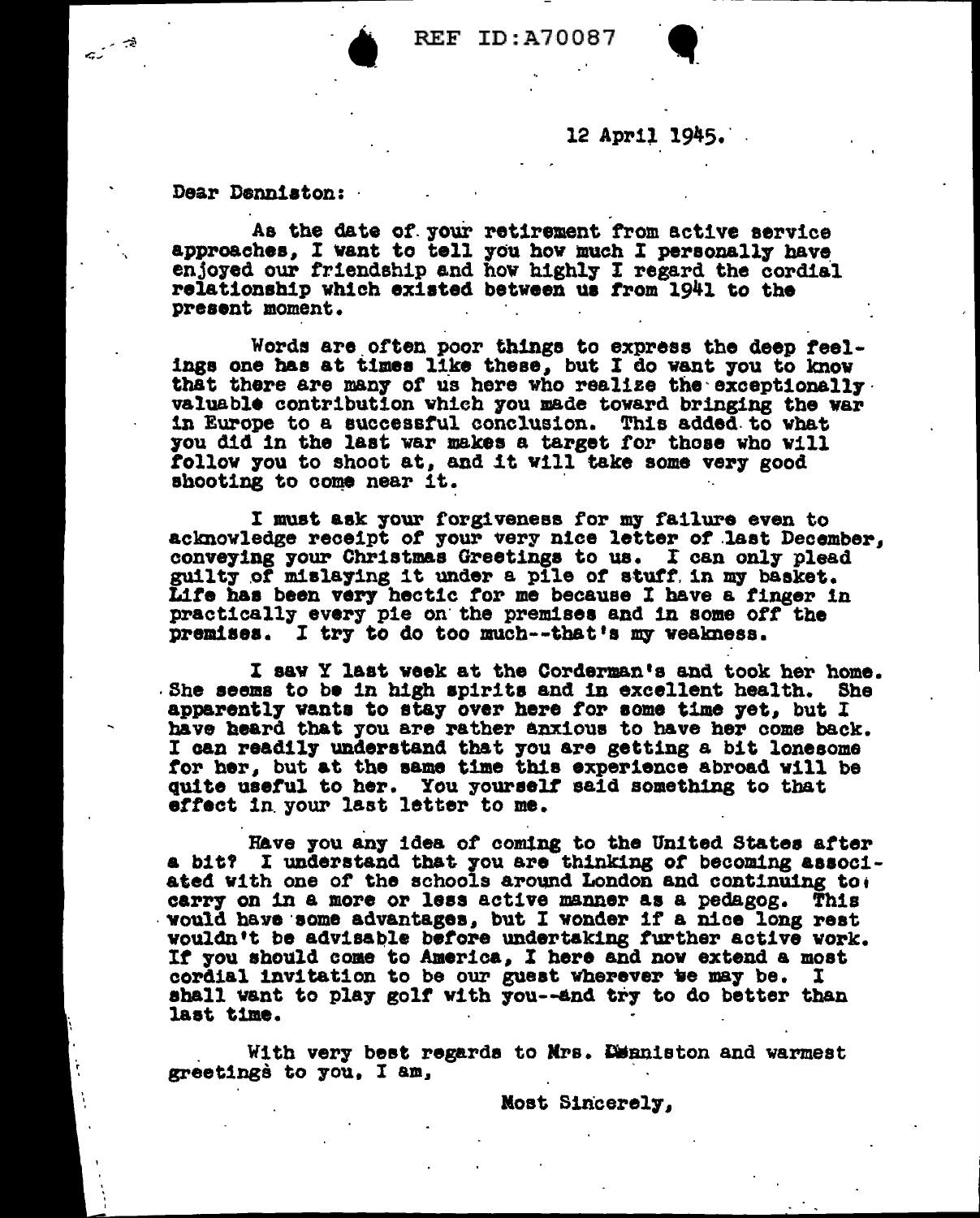

 $\frac{1}{2}$ .

12th December, 1944. ~

 $_{\text{Dear}}$  triedman,

PERSONAL

 $\mathscr{F}^{\mathscr{M}}$  is a  $\mathscr{F}$ 

A line of very hearty good wishes to you and Lrs. Friedman in which I know my wife will join me. Above all I wish you all a very successful 1945.

Many thanks to both of you for your kindness in looking after my daughter. I hear from her that she has had her first holiday and has begun to learn something of America outside Washington. This is all to the good because important though Washington is, the U.S.A. is a very vast place and the more we Britishers know about it the better for the future. I can only hope that the admirable liaison which we have started may continue long and successfully.

Warm greetings to you both.

Yours Ry Suicard

W.F. Friedman, Esq.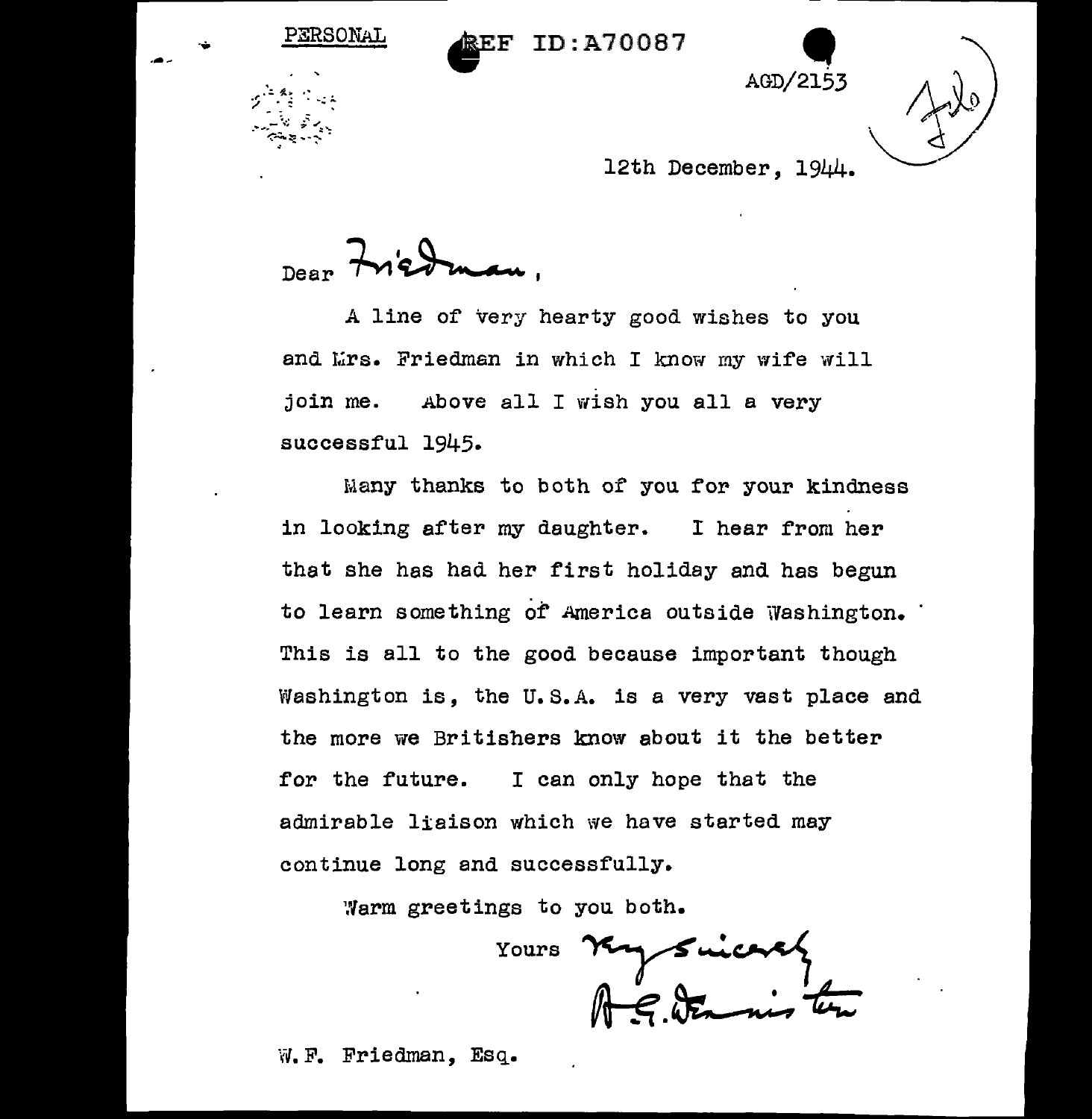North Corner REF ID: A7008  $19.6.46$ hydear Friedman, For your information of undance in the future a main of leisure has so much to do (or theirtes habes) that he never funds time todo the stribus. Underblack this is the verson the. Spaniants adopted" Nañana" as spanients as spired itaniana as<br>"I have had your very nice letter"<br>In two mouths now - I had very<br>it guite frequently a disay said<br>it guite frequently a disay said<br>it will velocy for the liter very nothing is done, Please my humble apology.<br>Jam fraky enjoying liberty raberes My monumentality warm busy all the time. jarden foll farsogr (even car with 5 pallous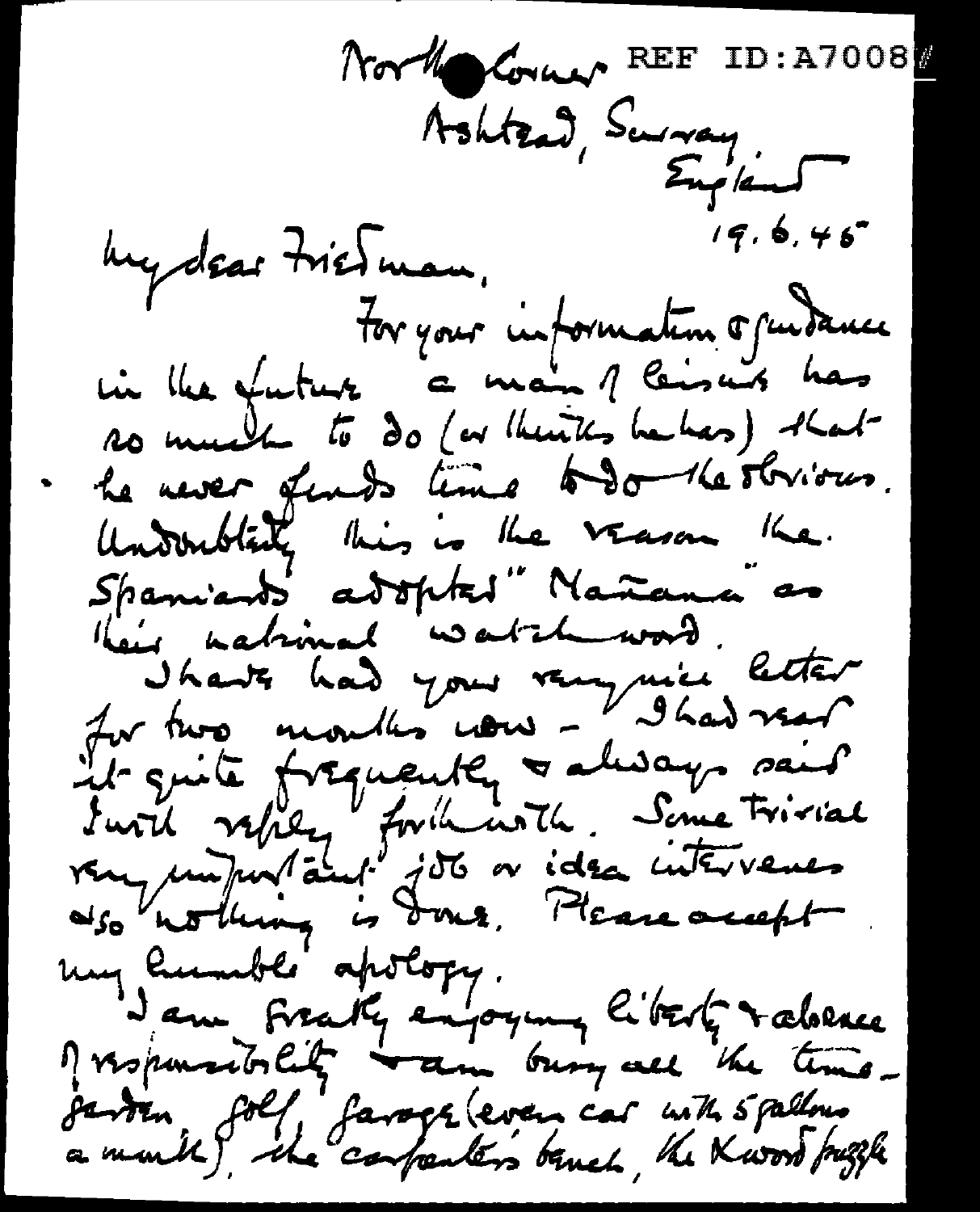Veve a little temploy postpassion 10087 info in September, net in my own village - able to live at home. I should have liked withing better Make than pair a second visit to washington a seem your great trienne à renfond manure first to visit you, had a hand in foundrag au efficient vouccessful in every field of Trenation.<br>Y has been very happy in her<br>work - life in uresumplom ?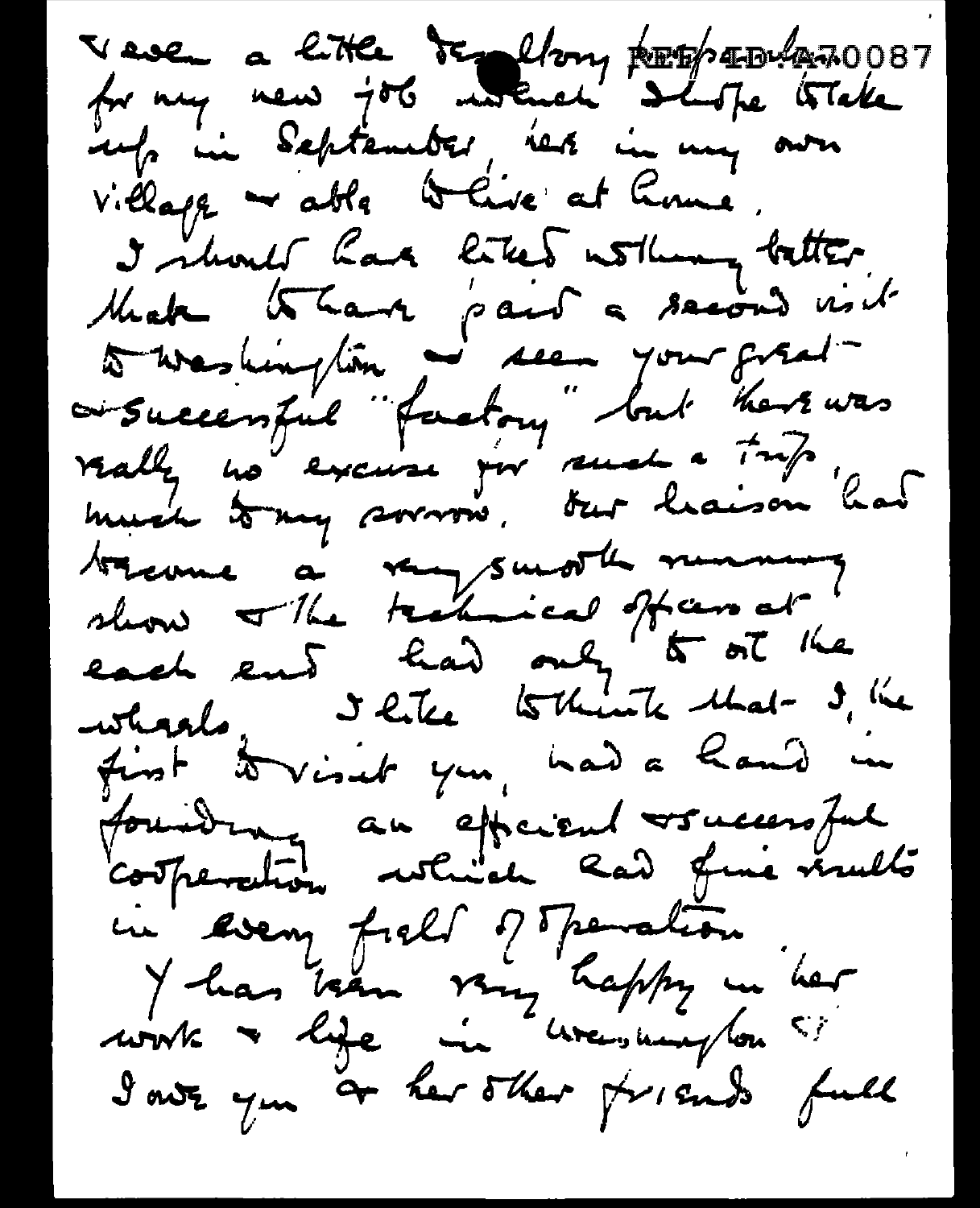fratiliste for all you have true 10 127001 as long as there is a food job for le to do. Il she is néeded for phase I she must stay. But she is still run young, her che mott hans her own future to able to do vous much j'er les, form your daughter to complete ver Education? We shall be only too pleased, my wife 5 3, to provide a home, or plat a terre for les 2 you think of company out your Plane five my bart-fractings tryous unje aralso trace